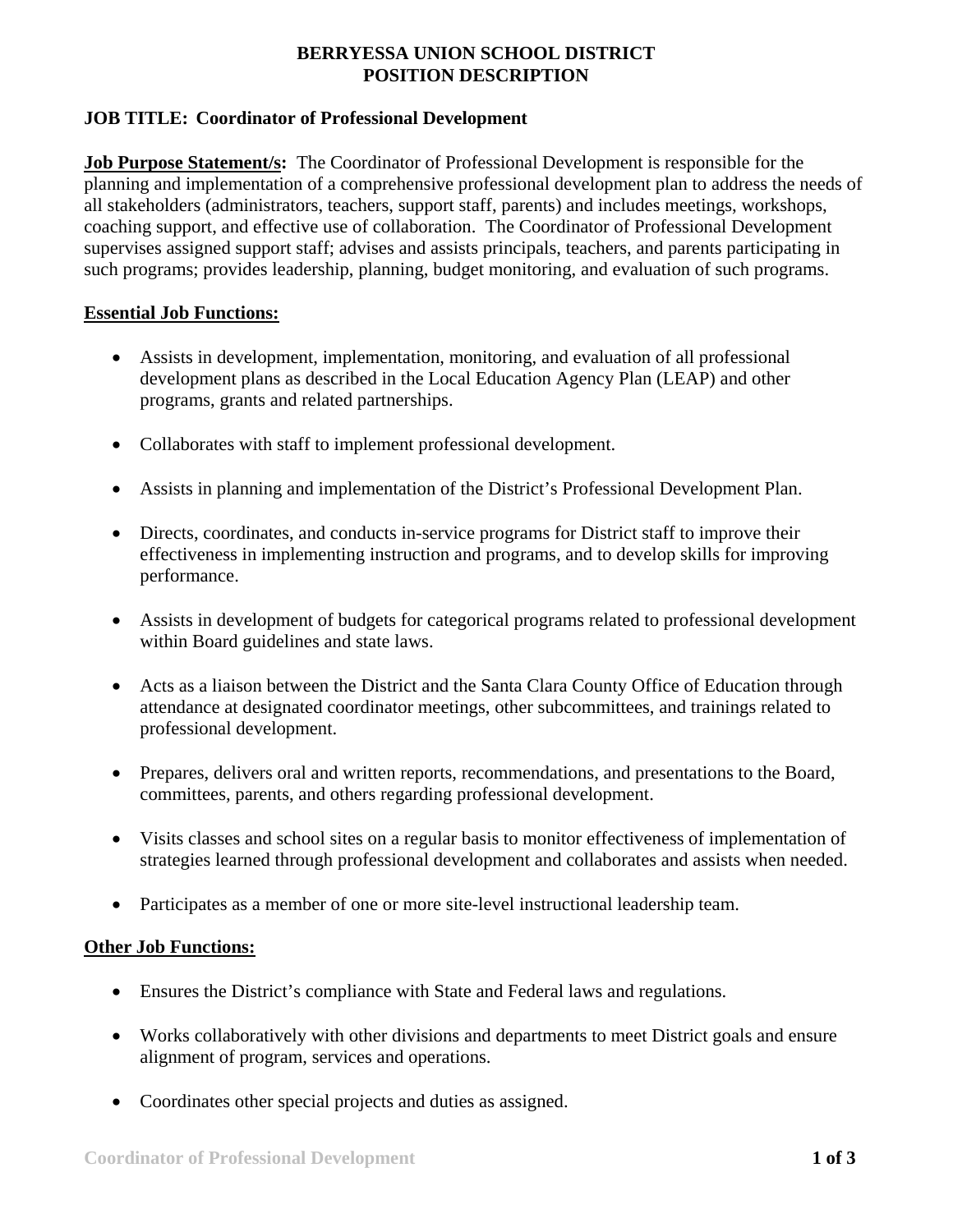# **BERRYESSA UNION SCHOOL DISTRICT POSITION DESCRIPTION**

## **JOB TITLE: Coordinator of Professional Development**

- Attends and participates in Education Services meetings and pertinent district, county and state workshops and meetings.
- Stays current with curricular/instructional research and materials through a variety of activities.
- Prepares administrative reports as required.
- Performs other duties as assigned.

#### **Job Requirements – Qualifications:**

## **Education and Experience Requirements:**

- Masters degree in education or related field preferred.
- Three years of successful teaching.
- Previous site or district administrative experience preferred.
- Experience with designing and implementing effective professional development.
- Experience with diverse student and community populations.
- Understanding of current practices to improve student achievement and accelerate learning.
- Understanding of second language acquisition theory, teaching and learning in multilingual settings.

### **Skills, Knowledge, Abilities, and/or Physical Requirements:**

- Skills to effectively lead and organize; make decisions; function effectively in high-pressure situations; to operate PC applications including the District's standards: Windows, Microsoft Office applications, and telecommunications (e-mail, intra/internet, etc.); to use the English language in both written and verbal form to exchange information and make presentations, and read a variety of documents; multilingual skills desirable.
- Knowledge of principles, goals, objectives, methods and strategies of school improvement and reform; philosophical, educational, fiscal and legal aspects of public education; procedures, methods, techniques and strategies related to the administration and operation of a school district; standards, curriculum, best instructional practices, strategies and techniques; program and activity evaluation strategies and procedures; and methods, procedures and strategies of instructional leadership.